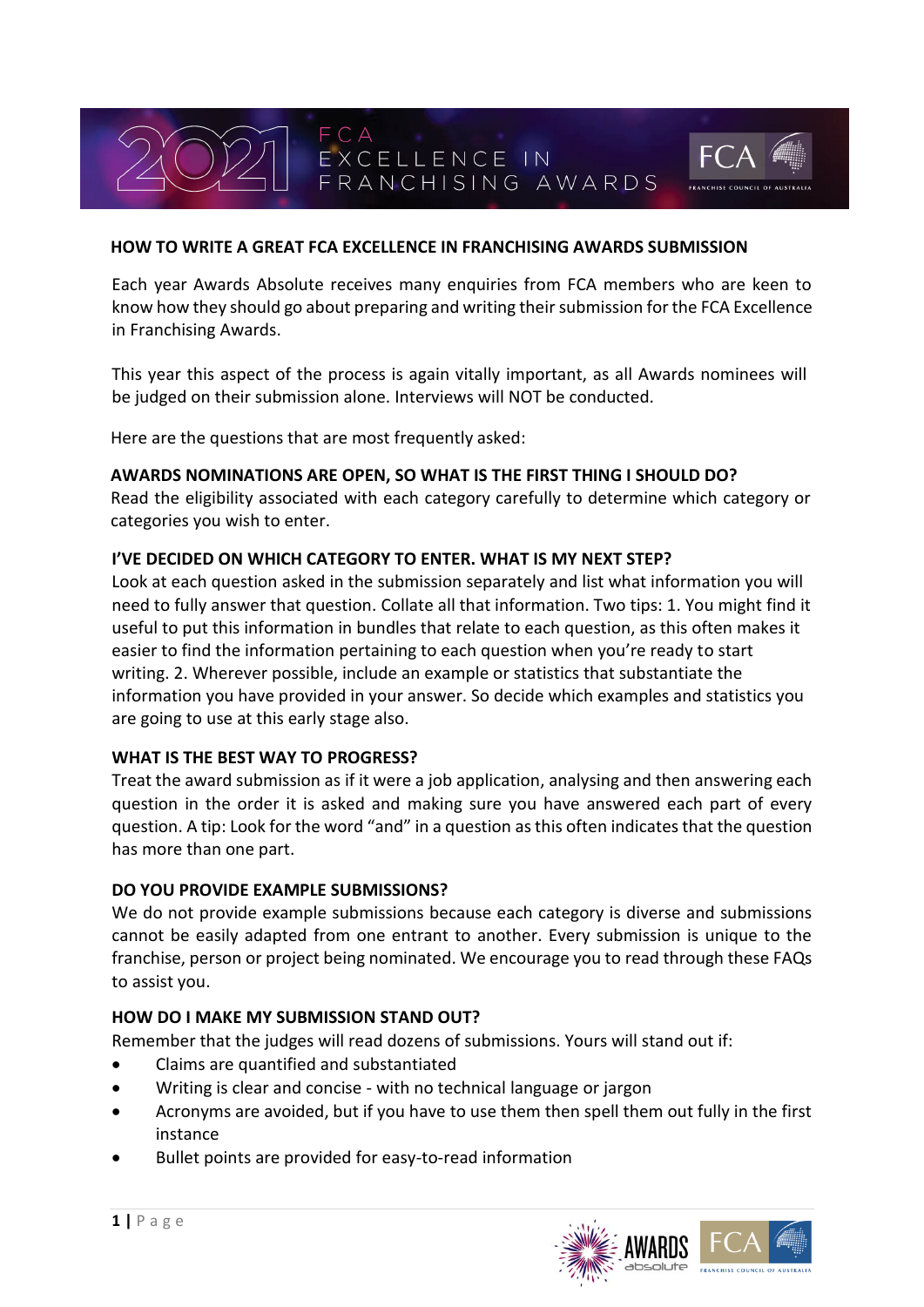- Relevant graphs, examples of marketing collateral, media clippings and illustrations that support your claims or broaden the judges' understanding are included as attachments
- Your franchise or the individual nominee is described accurately
- Points of difference and unique selling propositions the things that make you and your franchise different from the pack - are emphasised
- You ensure that achievements and results are above and beyond what judges would typically expect from a franchise
- Your answers are specific. For example, rather than saying that you have "completed various training courses", list the name of each course, when you undertook it, and the training or education provider.
- Do not assume that judges already know or understand your franchise or what it offers
- You demonstrate innovation. Show it in the examples you include. For instance, if you state that you offer exemplary customer service, then include testimonials, customer comments, survey ratings and/ or an example that clearly shows an instance where you went the extra mile. These examples and testimonials give your submission "personality"
- Never repeat information or use an example twice.

# **WHAT INFORMATION ARE JUDGES LOOKING TO SEE?**

This depends on the question being asked. Read it carefully. A good way to determine what judges are looking for is to underline the key words in the question.

For example, let's say the question asks "Outline the goals and strategies within your business plan, how you derived them, and the outcomes you achieved in the past 12 months." The underlined words are the important words. They tell you what format that answer should take – that is "outline" (a description that shows the essential features but not all the details). It is important that everything you say pertains to your "business plan" - the written document that describes in detail how you are planning to achieve your goals, including marketing, financial and operational aspects of your franchise. This is a multi-part question, so you need to address "how" you arrived at those goals and strategies (that is, the research and steps taken to ensure that you have chosen the right goals and strategies), and finally the "outcomes" – the results and achievements that directly relate back to the goals and strategies have outlined.

Follow this process for every question being asked and you will improve your submission quality. For small operations, the other benefit is that you will learn more about your business while going through this process.

## **IS THERE A COMMON THREAD TO WHAT JUDGES ARE LOOKING TO SEE?**

As a general rule, no matter what you decide to showcase in your awards submission, judges will always look for proof of specific things. These things are the same no matter whether you're describing a business plan, a new product, a human resources project, IT outsourcing or a marketing campaign.

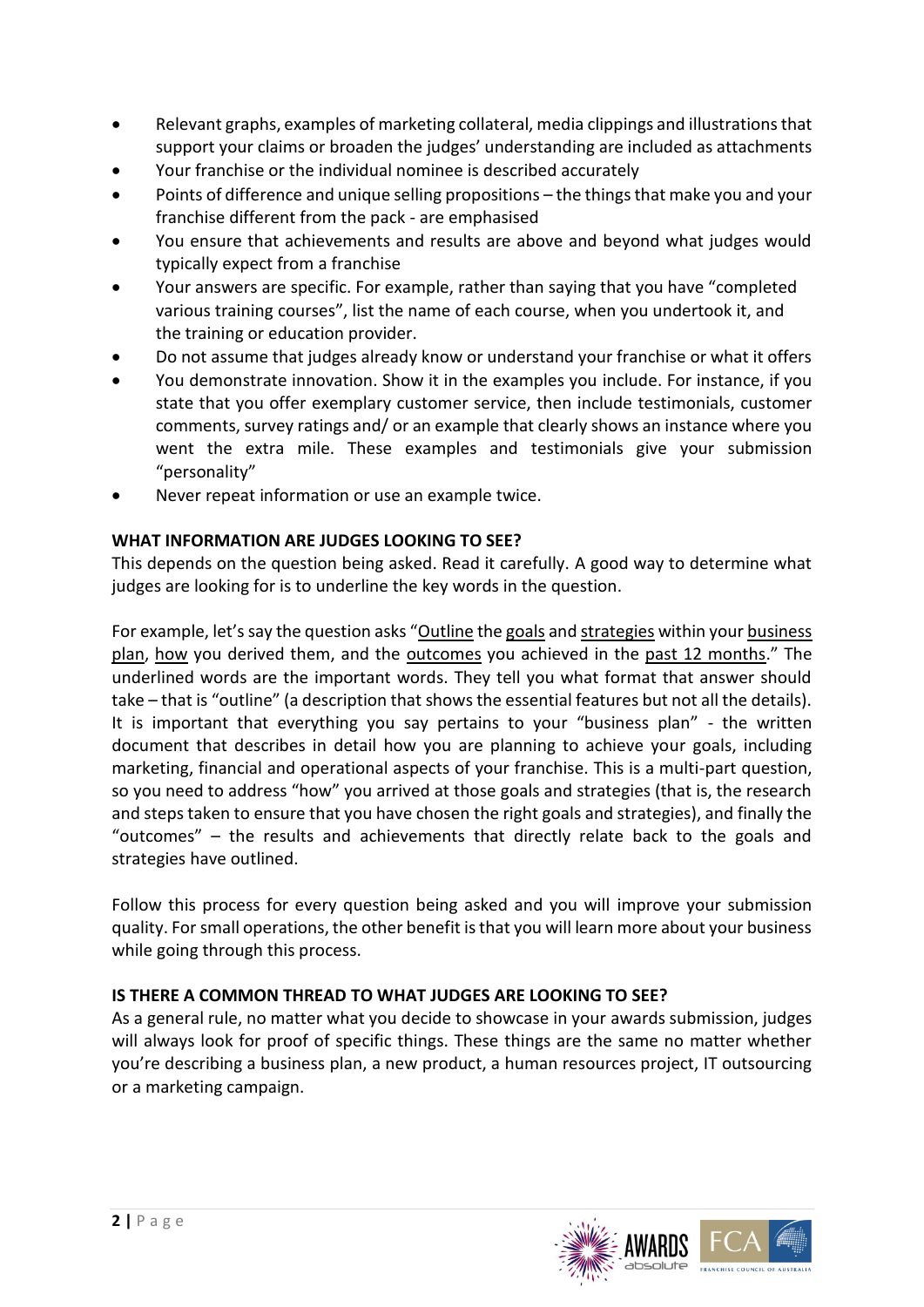In each and every instance judges want to see evidence that you have:

- 1. Conducted research
- 2. Planned thoroughly
- 3. Implemented actions in an organised manner
- 4. Monitored progress regularly
- 5. Evaluated appropriately
- 6. Performed well

Think of these six things when you answer a question.

## **SHOULD I PROVIDE ATTACHMENTS IN THE SUBMISSION?**

Each nominee can upload files to support their submission. This is designed to allow you to extend the judges' knowledge about some aspect of your franchise, activities or answer. These files should be cross referenced to a specific question and labelled appropriately. For instance, let's say you are explaining that your franchise has developed a new training program, and to reinforce this fact you decide to show the judges an excerpt from your Training Manual. As part of your response to the question about training, you should say something like "Please see Attachment 3 for Training Manual excerpts".

Make sure that graphs and diagrams that you include in these attachments are large enough to be easily read. Photographs should also be large enough to see clearly. Never write text or captions that are smaller than 10 point.

## **PREVIOUS FEEDBACK FROM JUDGES STATED THAT I DID NOT SUBSTANTIATE MY ANSWER. HOW DO I DO THAT?**

Wherever possible make statements that include quantifications. This could be in terms of turnover, profit, examples, deadlines, feedback or policies. For instance, if you are mentioning how much media coverage you've attracted, then state the number of articles that you had published, the value of the coverage (based on advertising rates) and / or amount of airtime you achieved. Then you might want to direct judges to a specific attachment where they can see examples of media clippings to substantiate your claims.

## **HOW MANY WORDS SHOULD I WRITE?**

The online awards process includes word limits for each question. You cannot write more than the maximum number allowable. These word limits have been carefully calculated, based on providing enough space for you to include the details in your answer that the judges are seeking. As a general rule of thumb, if your answer is less than 90 percent of the word limit, then chances are you have not provided sufficient detail. In other words, if the word limit is 100 words, then a detailed answer will most likely be between 90 and 100 words.

## **HOW LONG DOES IT TAKE TO COMPLETE AN AWARDS SUBMISSION?**

This varies from person to person, franchise to franchise, and category to category, so don't leave writing your submission until the week that the awards close. Once you have collated all the information you will require then most people should be able to write about 250 – 300 words per hour. Always allow time afterwards for proofreading, having others proofread and uploading of supporting documents or images.